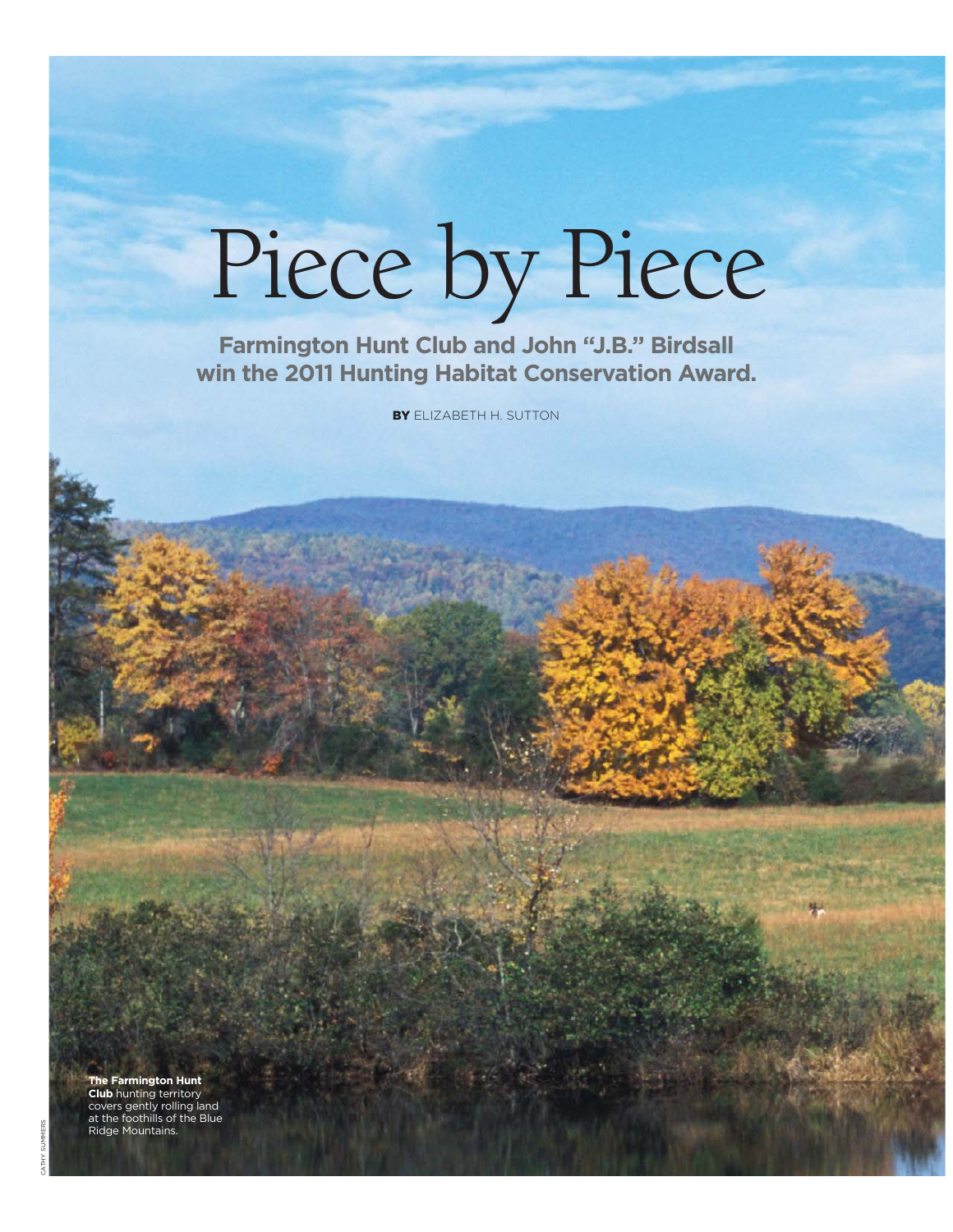t the annual meeting on January 28, 2011, the coveted Hunting Habitat Conservation Award sponsored by the Masters of Foxhounds Association was presented to the Farmington Hunt Club and John Birdsall of Charlottesville, Virginia, in recognition of their leadership and personal efforts in protecting over 65,000 acres of land by conservation easement. Habitat Cons

 The Farmington Hunt Club has been a prominent community institution in Albemarle County, Virginia, since its establishment in 1929. Masters, officers, directors and most voting members of the hunt have their principal residences within the hunt's registered territory or in the nearby Charlottesville area. All members are keenly aware of the importance of land conservation in their territory that encompasses fourteen square miles, including the northwestern section of the

county, southeastern Albemarle along the Hardware and James Rivers near Scottsville and the area of Greene and Fluvanna Counties bordering Albemarle south of Route 33.

One leading landowner and long-standing member of the Farmington Hunt Club deserves credit for this accomplishment: Mr. John "J.B." Birdsall. Mr. Birdsall is an avid outdoorsman, an active foxhunter and is married to Mary Scott Birdsall, a Charlottesville native whose family home was the historic Schelford Farm, situated at the heart of the Farmington Hunt territory. The third generation of their family continues to be active in the Farmington Hunt field today. Since the Birdsalls moved back to Virginia in 1987, J.B. has been the principal driving force in establishing a culture of land conservation and habitat preservation within the Farmington Hunt. The result of that cultural partnership is

a success story that is unmatched in the Commonwealth of Virginia.

Twenty-three Farmington fixtures are preserved by conservation easement. The Farmington Hunt has approximately 30 fixtures listed in its directory as hunt meet locations, with more land adjoining over which the hunt has permission to hunt. Of this, the Birdsalls own, control, or have been influential in the conservation of most of them. According to Sherry Buttrick of the Virginia Outdoors Foundation, the Birdsalls "placed their first property [known locally as Percy Wood] in conservation easement in 1984 and have donated a total of 12 conservation easements on over 1,700 acres, the most recent being last month." Some of Farmington's hunt country that has been saved from rampant development is located less than five miles from the nearest shopping area.

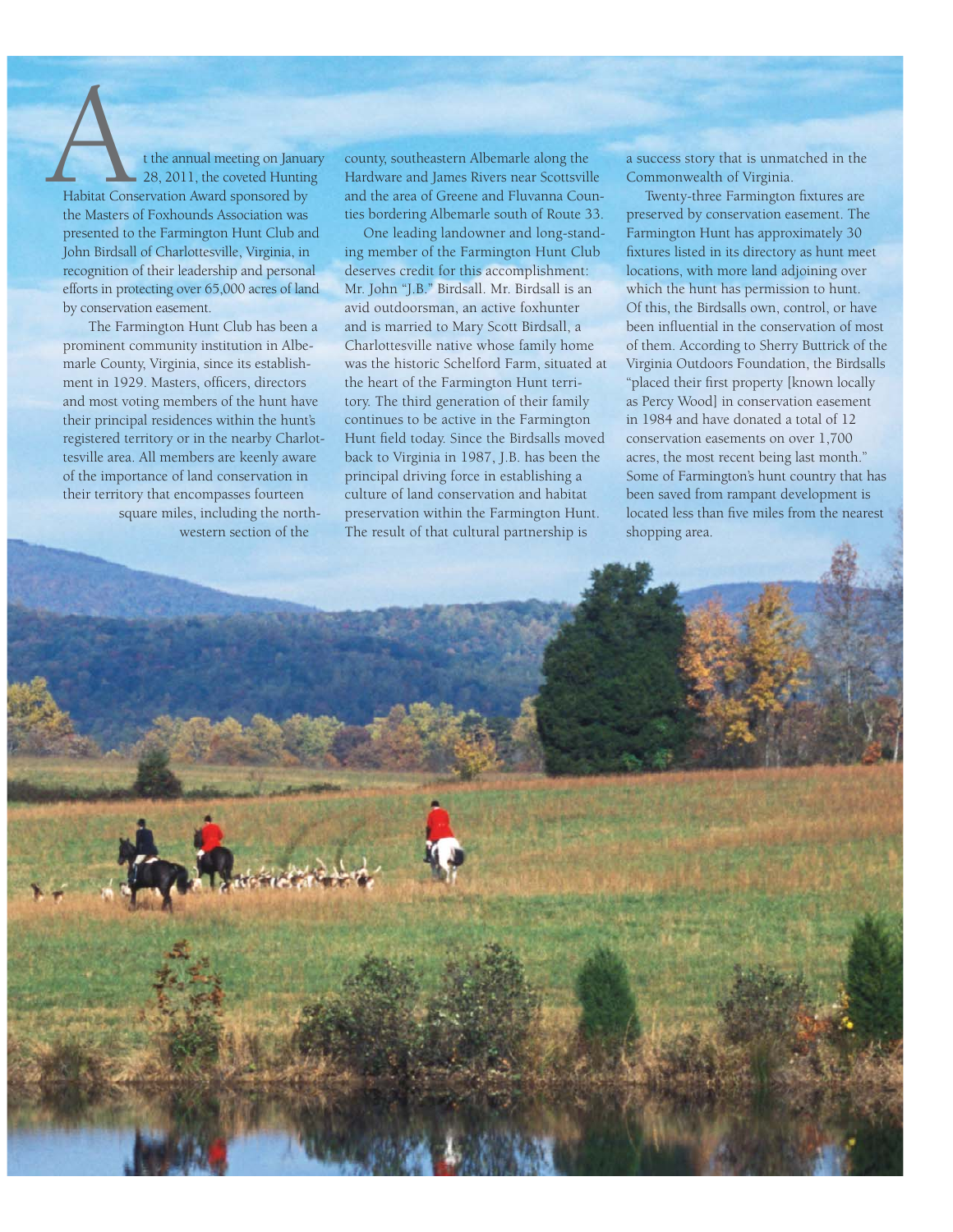

**Hounds and staff return home** after a meet last March, 2010, at Schelford farm, home of Mary Scott and J.B. Birdsall. Schelford lies in the heart of the Farmington Hunt country, and is located just minutes from the city of Charlottesville. It has been home to three generations of the Birdsall family since 1950.

The northwest portion of hunt country is made up of smaller farms and tree-lined fields at the foothills of the Blue Ridge Mountains near Free Union and Earlysville, Virginia. Hunting access is kept up over well-maintained trails through areas of mixed hardwood and pine forest that blanket gently rolling hills interlaced with small streams flowing into the Moormans,



John "J.B." Birdsall on his hunting mare, Emma, crossing the Moormans River below Millington Farm at the annual Junior Meet, November 2009.

Mechums and Rivanna rivers. The country also includes uncultivated farm fields specifically left as undisturbed habitat for wildlife, as well as open pasture grazing for beef and dairy cattle. Shrubs, wetland cover and streamside farms are not uncommon, and in the southern portion of the territory one finds crops ranging from open cultivated hay to grain fields.

Over many decades, numerous Farmington members have taken on leadership positions within the conservation community, lending their considerable diligence, commitment and professional skills to the cause of land conservation. In addition to holding board positions on the Nature Conservancy, the Virginia Outdoors Foundation, the County Planning Commission and the Board of Supervisors, the hunt club has two members, including Birdsall, who serve on the Board of Directors of the Piedmont Environmental Council (PEC), the leading conservancy in Virginia and in the vanguard of land use production nationwide. The PEC was formed in 1972 to protect and promote the Piedmont region's rural economy, natural resources, history and beauty. The Piedmont region includes Clarke, Albemarle, Orange, Madison, Greene, Culpeper, Fauquier, Loudon and Rappahannock Counties.

PEC local conservation officer Rex Linville explains, "It is difficult to adequately and accurately quantify the impact that the Birdsalls have had on land conservation within the Farmington Hunt territory. Their affiliation with the PEC goes back to at least the early 1980s and throughout that time they have been staunch advocates for private, voluntary land conservation through the use of conservation easements.

"Since starting with PEC many years ago," adds Linville, "J.B. has consistently and generously offered me his time and expertise in working with landowners in the region. The land conservation success that PEC and the community have been able to achieve would not have been possible without his efforts."

Birdsall has also made a difference in the land conservation movement well beyond the Farmington Hunt. As a tireless advocate for land conservation, Birdsall worked closely with both landowners and lawmakers. One of his greatest accomplishments was assisting in making major changes in the tax code. "He was directly involved with lobbying (many members of Congress — not just from Virginia) and working with PEC staff to make this happen," explains Linville. "This resulted in the creation of Section 2031(c) of the IRC, which now allows landowners to exclude up to 40 percent of the value of their property from their taxable estate." While this exclusion is capped at \$500,000, J.B. is